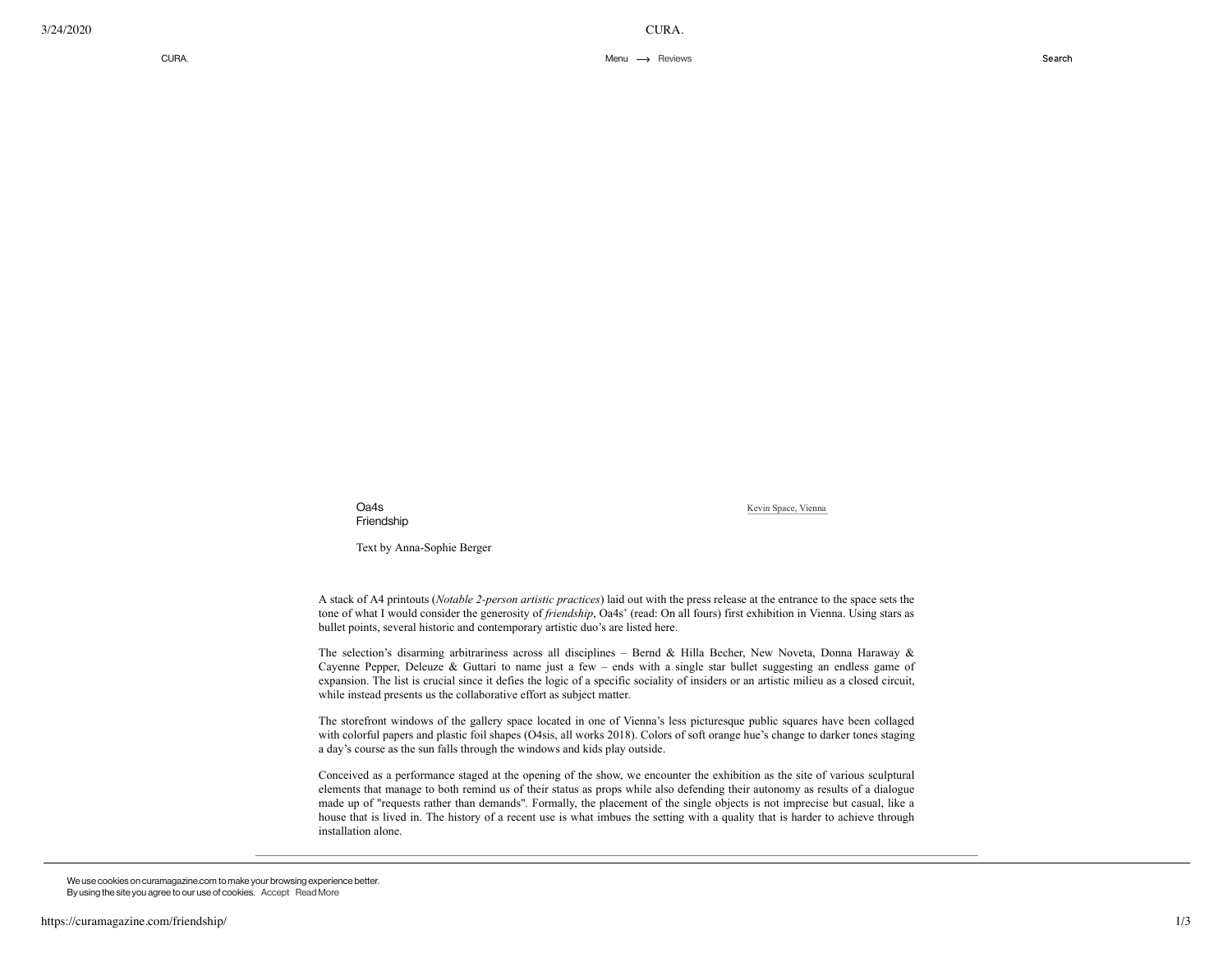The central and largest sculpture is a camel made from fabric (*Friendship*) that has been inhabited by the artists during the performance and is now standing on a skeleton of interconnected plastic pipes, exposing them only as legs. In the tradition of both folklore circus and marionette theatre, navigating the huge animal costume present an inbuilt complication that amounted to slapstick. Since the performers could see only the tips of their own feet when inside the camel, movement represented the literal push and pull of dialogue with the added chaos of a gallery full of people. Another important part of the installation are small red hieroglyphic scribbles dispersed all across the gallery floor that help leading the performers.

The staggering beautyof this act "on all fours" reminds me of the fictional character pushmi-pullyou in Hugh Lofting's *Doctor Doolittle*- a "gazelle-unicorn cross" which hast two heads at opposite ends of its body*.* Like the suggestion of the fantastic name – inside the camel each push of "me" will translate in a pull for "you".

Other elements in the exhibition include a type of trough for the creature to drink from and a beehive from which a hidden green laser beam points to a tiny glass bell (*Friendship*), refracting its light back at the space.

While it is possible to formally relate the installation to contemporary sculptural positions, I find this less helpful. To understand their coming into existence we need to look at the performed sociality of such practices. What I am recalling is a performance by Feminist Land Art Retreat in Dusseldorf in September 2015. As part of a self-organised festival staged to highlight the neglecting of a Dan Graham sculpture (Two-Way Mirror Hedge) in Ständehauspark, Feminist Land Art Retreat planted a small apple tree inside the mirrored structure, underscored by a pop musical soundtrack. Both performances were highly effective live and achieved to leave behind a charged site that represented the logic of the past event and the organization of objects as authentically relational. During Oa4s performance, the audience was invited to channel a soundtrack provided via QR code through their smartphones.

Finally there is a series of black and white photographs of Eligio & Charly (en su taller, CDMX 2018). A classic portrait of one man in a striped polo shirt facing the camera straight hangs on the wall. Another portrait of a second man smiling from within a car is lying on the windowsill paired with three photographs of both of the men engaging in a task involving a ladder whereas one person hands an object to the other. Finally a close up of the extended arms reaching out. In the context of Vienna, left without explanation, we would only be able to recognize these portraits of two men as being Latin American or Mexican. The exotica of such a presentation, the genre of the foreign subject, is countered by the information in the press release introducing the two as another duo – steel fabricants Eligio and Charly, that have helped Os4s with their previous exhibition in Mexico City. Their activity is a mirror image of the camel in action.

 $\Phi$  interior the exhibition manages to expand its political expanding its political expanding  $\Phi$  $i$ interaction between themselves to a decided emphasis on friendship as a will social act of care embedded in the  $i$ We use cookies on curamagazine.com to make your browsing experience better. By using the site you agree to our use of cookies. Accept [Read](https://curamagazine.com/privacy-policy) More